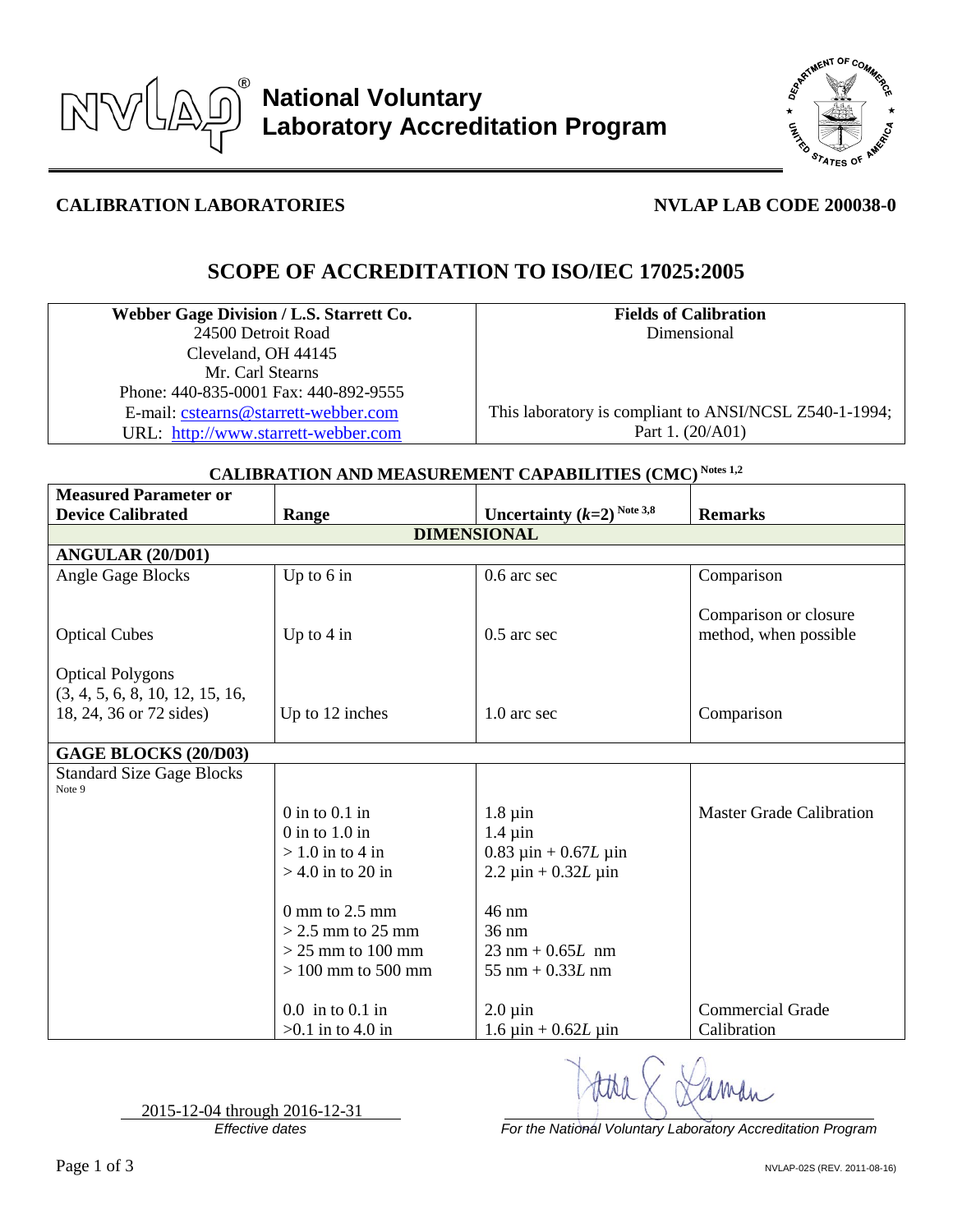



### **CALIBRATION LABORATORIES NVLAP LAB CODE 200038-0**

| <b>Measured Parameter or</b>                      |                           |                                         |                         |  |  |
|---------------------------------------------------|---------------------------|-----------------------------------------|-------------------------|--|--|
| <b>Device Calibrated</b>                          | Range                     | Uncertainty $(k=2)^{Note 3,8}$          | <b>Remarks</b>          |  |  |
|                                                   | $>4.0$ in to 20 in        | $1.9 \,\text{µ}$ in + 0.56 <i>L</i> µin |                         |  |  |
|                                                   |                           |                                         |                         |  |  |
|                                                   | $0 \text{ mm}$ to 2.5 mm  | $51 \text{ nm}$                         |                         |  |  |
|                                                   | $>2.5$ mm to 100 mm       | $40 \text{ nm} + 0.64L \text{ nm}$      |                         |  |  |
|                                                   | $> 100$ mm to 500 mm      | $49 \text{ nm} + 0.55L \text{ nm}$      |                         |  |  |
| Non-Standard Size Gage                            |                           |                                         |                         |  |  |
| <b>Blocks</b>                                     | $0$ in to $1.0$ in        | $2.2 \mu$ in                            |                         |  |  |
|                                                   | $>1.0$ in to 4.6 in       | $1.6 \,\text{µin} + 0.6L \,\text{µin}$  |                         |  |  |
|                                                   | $>$ 4.6 in to 20.0 in     | 6.0 $\mu$ in + 0.35 <i>L</i> $\mu$ in   |                         |  |  |
|                                                   |                           |                                         |                         |  |  |
|                                                   | $0$ in to 25 mm           | $0.055 \mu m$                           |                         |  |  |
|                                                   | $>$ 25 mm to 117 mm       | $0.04 \mu m + 0.6L \mu m$               |                         |  |  |
|                                                   | $>117$ mm to 500 mm       | $0.15 \mu m + 0.35L \mu m$              |                         |  |  |
|                                                   |                           |                                         |                         |  |  |
| <b>LENGTH &amp; DIAMETER; STEP GAGES (20/D05)</b> |                           |                                         |                         |  |  |
| Calibration of Webber Style                       |                           |                                         | <b>Commercial Grade</b> |  |  |
| <b>Step Gages</b>                                 | $0$ in to $85$ in         | $10 \mu$ in + 2.0 <i>L</i> $\mu$ in     | Calibration             |  |  |
|                                                   |                           |                                         |                         |  |  |
|                                                   | $0 \text{ mm}$ to 2150 mm | $0.25 \mu m + 0.002L \mu m$             |                         |  |  |
|                                                   |                           |                                         |                         |  |  |
| <b>OPTICAL REFERENCE PLANES (20/D08)</b>          |                           |                                         |                         |  |  |
| Reference Plane Diameter                          | $0$ in to $6$ in          | $3 \mu$ in                              | Comparison              |  |  |
| <b>END</b>                                        |                           |                                         |                         |  |  |

### **CALIBRATION AND MEASUREMENT CAPABILITIES (CMC) Notes 1,2**

*Effective dates For the National Voluntary Laboratory Accreditation Program*

2015-12-04 through 2016-12-31